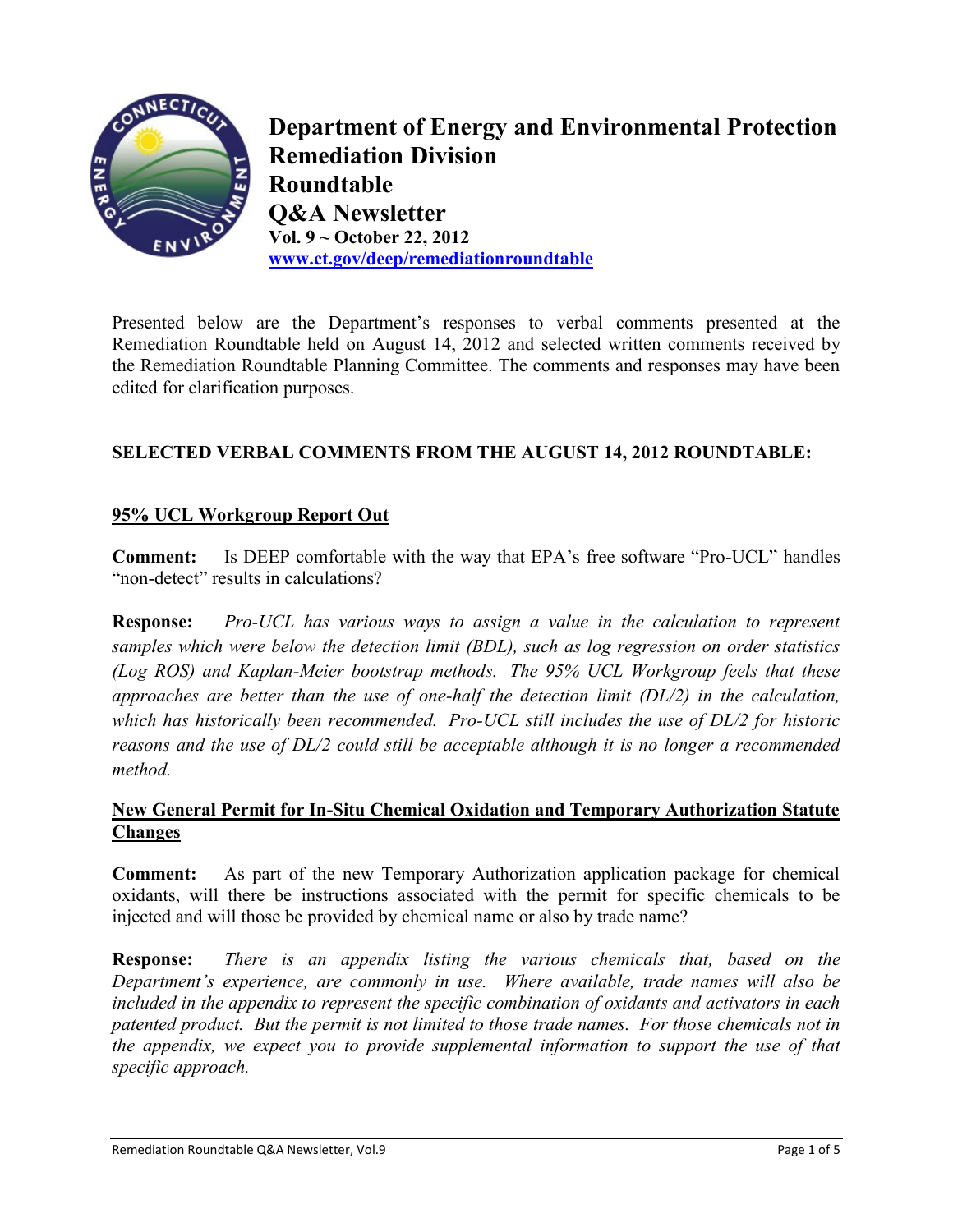#### **Remediation Comprehensive Evaluation and Transformation Details**

**Comment:** Will there be draft legislation included in the Transformation report being submitted to the legislature on January 1st? We are uncomfortable with the concept of letting the legislature write this bill.

**Response:** *At a minimum, the legislative and regulatory proposal will be outlined in the report. DEEP will be drafting the initial legislative and regulatory language, as is our practice for DEEP proposals.*

**Comment:** What is the timeline for the regulation that will go along with the legislation?

**Response:** *The legislation and regulations will be developed hand-in-hand. DEEP understands that public support of the statutory changes will be dependent on an understanding of the accompanying changes to the regulations.*

**Comment:** Will site characterization be part of the regulations, since that is a major cost component of any environmental clean-up?

**Response:** *While site characterization will remain an important aspect of the cleanup program, DEEP has no plans to develop prescriptive site characterization regulations. Current guidance on site characterization may be refined to improve its usefulness as an aid for those in the new cleanup program.*

**Comment:** Will the public get to see it?

**Response:** *DEEP will not finalize any language without public input in each phase of the process.*

**Comment:** What is the basic concept of the discovery process? Will it be limited to third party complaints and transfers?

**Response:** *The basic concept is outlined in the December 2011 report. The basic proposal is that discovery of a release results in reporting. Based on the feedback from many stakeholders, DEEP has not proposed to consider unsubstantiated complaints as a trigger.*

## **Audit Program: Process, Metrics and Considerations**

**Comment:** Is DEEP Staff seeing verifications coming in with conceptual site models that include discussions of multiple hypotheses?

**Response:** *Yes, DEEP has received this information within reports, and we would continue to expect that a verification package will include a validated conceptual site model that has evaluated various hypotheses and is supported by knowledge of the site.*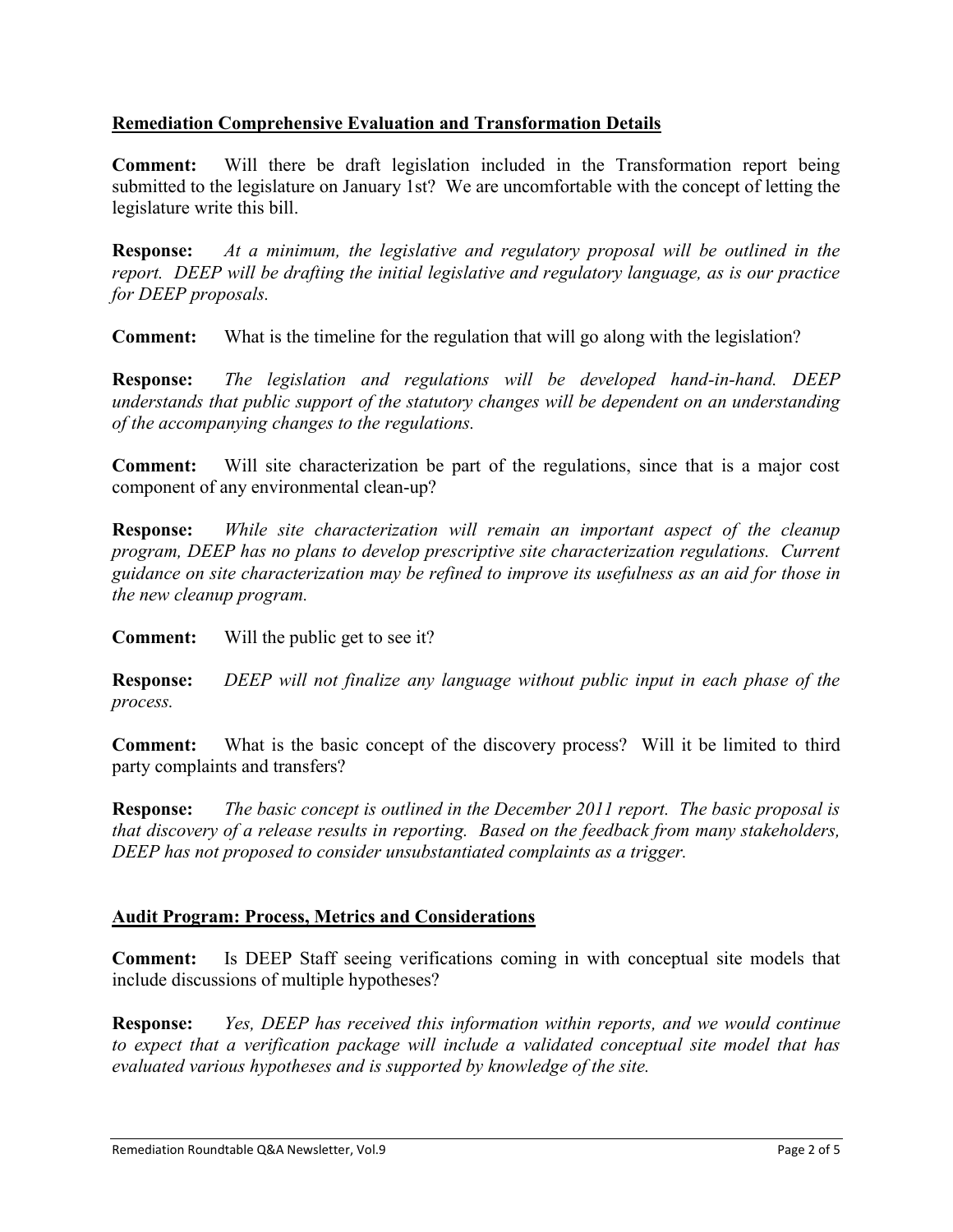**Comment:** If presently 85% of verifications are in good standing, does that show that there has been improvement over time?

**Response:** *Yes. That percentage represents all of the verifications DEEP has received. Recent filings would show an even higher percentage than that.*

**Comment** What percentage of Form IV filings has previously had Form III filings?

**Response:** *Approximately 49 Form IVs have been filed for sites that had a previous Form III on file, which is roughly close to 50% of all Form IVs.*

## **Financial Assurance Part 1: RCRA**

**Comment:** How often has DEEP had to enforce failure to post or maintain financial assurance?

**Response:** *There have been over a dozen cases in the RCRA Program that have had some enforcement action.*

**Comment:** Has DEEP ever cashed in a financial assurance?

**Response:** *Yes, with the help of the Attorney General's office, over a half dozen have been pursued, including two of them that were over one million dollars.*

#### **Potable Water Program Overview**

**Comment:** DEEP formerly restricted the funding provided for water main construction grants if the size of pipe was proposed to be expanded beyond the minimum size needed for the project being funded. By regulation there is a penalty associated with upgrades for improved fire protection. Is the DEEP planning to revise that law?

**Response:** *There are no current plans.*

**Comment:** Is DEEP coming out with guidance on how to address naturally-occurring elevated levels, such as arsenic in the groundwater, and will there be a regional component to it?

**Response:** *DEEP intends to provide guidance to help assess whether or not constituents such as manganese, arsenic, sodium, and nitrates are naturally occurring. The focus of that guidance will be to describe under what conditions the State will consider these pollutants subject to CT's potable water law, 22a-471, and whether a short or long term supply of drinking water needs to be provided to impacted well owners. However, a time frame for its completion is not yet available.*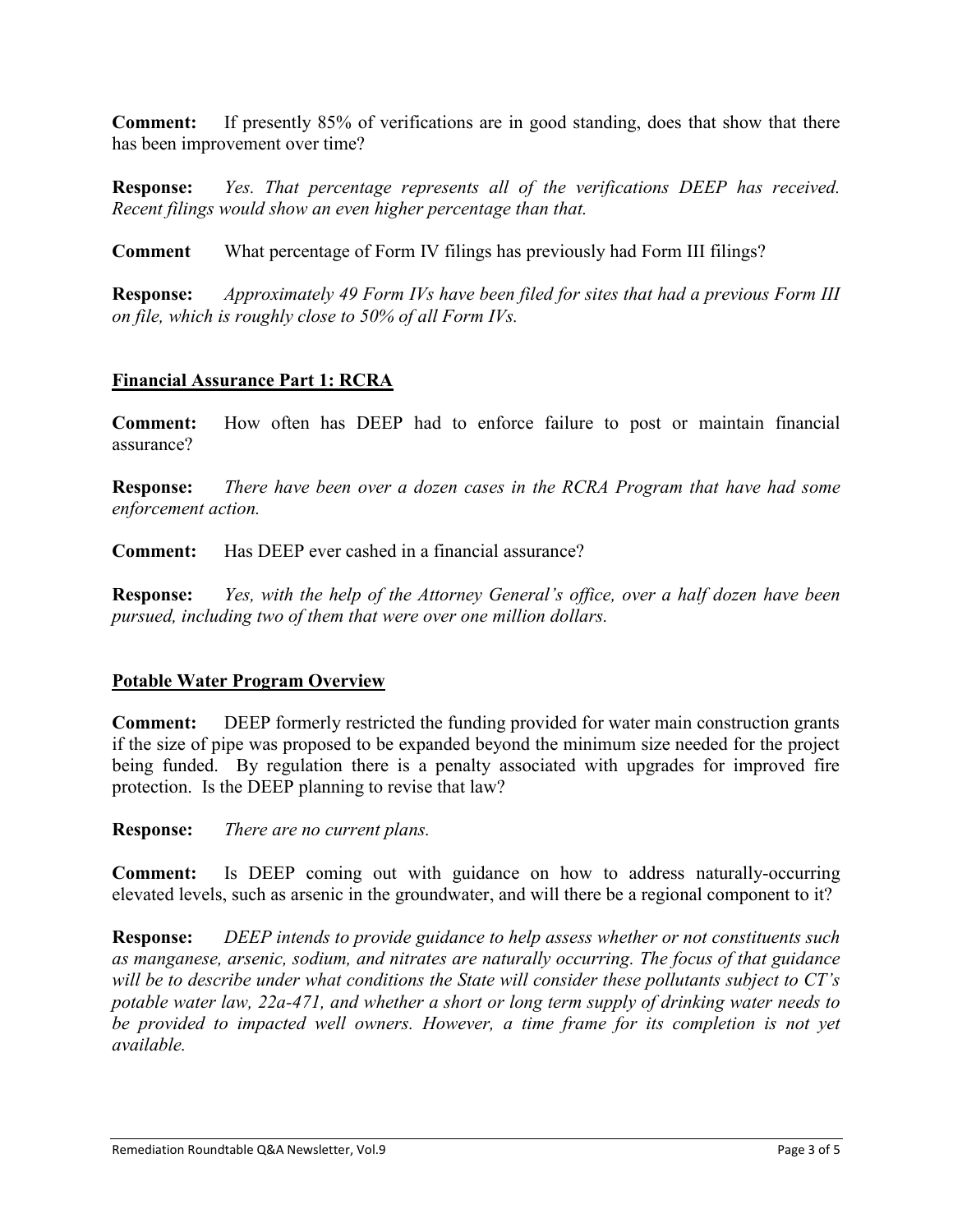#### **Update on the Proposed RSR Regulation Revisions**

**Comment:** Once the public hearing on the currently proposed changes to the RSRs has occurred, what is the timeframe for it to be enacted?

**Response:** *All comments generated in the hearing process will be considered by DEEP and included in a final package to be reviewed by the Attorney General's office and then a legislative review committee. This package will likely be delivered to the Attorney General's office around December 2012. Our best guess is that these changes to the regulations will be in place in the summer of 2013.*

**Comment:** What does the package of currently proposed changes to the RSRs consist of?

**Response:** *The package includes the things from the 2008 proposed changes to the RSRs which had received a broad consensus of support, along with some minor additional changes that were identified as being needed for the proper functioning of the RSRs. The proposed changes were outlined in the November 8, 2011 Roundtable presentation, which is posted on the [Remediation Roundtable website.](http://www.ct.gov/deep/remediationroundtable)*

**Comment:** If the Transformation process goes in a different direction than this package, what will happen to these proposed changes?

**Response:** *These changes are to make your day-to-day process easier in the interim. There should not be anything in them that would be inconsistent with the changes being made through the Transformation process; however, they can be modified in the future, if needed.*

**Comment:** When will the currently proposed changes to the RSRs be available on the web?

**Response:** *An overview of what is included was covered in the November 8, 2011 Remediation Roundtable. The slides of that presentation are available at [http://www.ct.gov/dep/lib/dep/site\\_clean\\_up/remediation\\_roundtable/roundtablepresent11\\_8\\_11](http://www.ct.gov/dep/lib/dep/site_clean_up/remediation_roundtable/roundtablepresent11_8_11.pdf) [.pdf](http://www.ct.gov/dep/lib/dep/site_clean_up/remediation_roundtable/roundtablepresent11_8_11.pdf) The draft proposed revisions to the RSRs are posted for public comment on the [RSRs](http://www.ct.gov/dep/cwp/view.asp?a=2715&q=325012&depNav_GID=1626)  [webpage.](http://www.ct.gov/dep/cwp/view.asp?a=2715&q=325012&depNav_GID=1626)*

## **SELECTED WRITTEN COMMENTS**

**Comment:** An Additional Polluting Substance Surface Water Protection Criteria (SWPC) for Extractable Total Petroleum Hydrocarbons (ETPH) of 250 micrograms per liter  $(\mu g/L)$  was approved for a site. If the ETPH results are greater than 250 ug/l, can compliance with the SWPC be achieved using the results from an 8270 analysis and comparing the results for target compounds to the SWPC?

**Response:** *The results from an EPA Method 8270 analysis cannot be used to supersede the results of an ETPH analysis.*